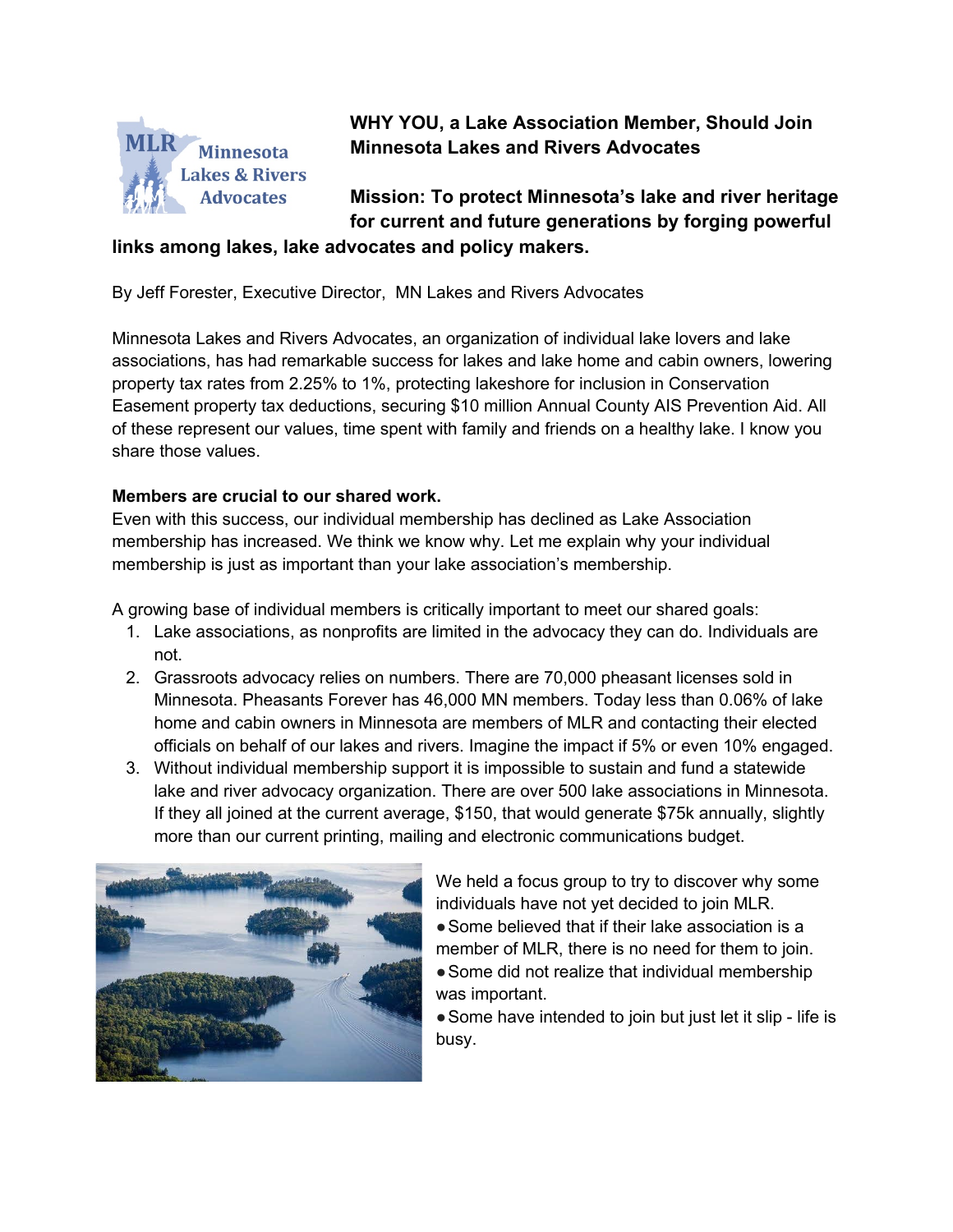### **Our lakes are facing multiple threats**

In 2020 the Minnesota Pollution Control Agency listed 56% as impaired, meaning they failed to meet one or more water quality standards. In 2018 40% of Minnesota's surface waters were listed as impaired. Our lakes and rivers are becoming impaired at an unacceptable and accelerating rate.

The threats to our lakes, Aquatic Invasive Species, runoff pollution, road salt, and microplastics, are very concerning.



Lakes cannot protect themselves. And while your lake association does tremendous work, a lake association needs help. They must operate within a set of laws, statutes, and rules. While lake associations do tremendous philanthropy protecting the public waters, the public should play a bigger role in funding lake protection efforts. Often, lake associations are not fully included in discussions by state agencies like the MN DNR or the MPCA. **This is why a statewide organization is so important.** 

### **Your voice at the capitol.**

You and your lake need a voice at the state capitol. MLR is that voice. We are at the Capitol everyday it is in session representing the issues our lake home and cabin members tell us are important. You and the lake you love have already benefited from our work, but there is much, much more to do.

Minnesota Lakes and Rivers Advocates works at the state legislature to pass laws and secure funding to help lake associations and lake home and cabin owners protect their family heritage. With two full time lobbyists, a media specialist, and a state of the art "one click" email action alert system, MLR is able to frame lake issues for state policy makers, educate them about solutions, and provide a large enough grassroots base in support to see that those solutions are funded and codified in state statute.

In the last few legislative sessions, MLR, its partners and its base of members were able to convince the legislature to restore aquatic invasive species management grants for lake associations, fund the Minnesota Aquatic Invasive Species Research Center, and rebate the sales taxes lake associations pay for chemical treatments of lakes.

#### **Please Join MLR Today**

Here are three reasons for you to join MLR today even if your lake association is also a member:

1. As nonprofits, lake associations are limited in the political advocacy they can do. But as individuals, you can and should engage, let your elected officials hear your voice.